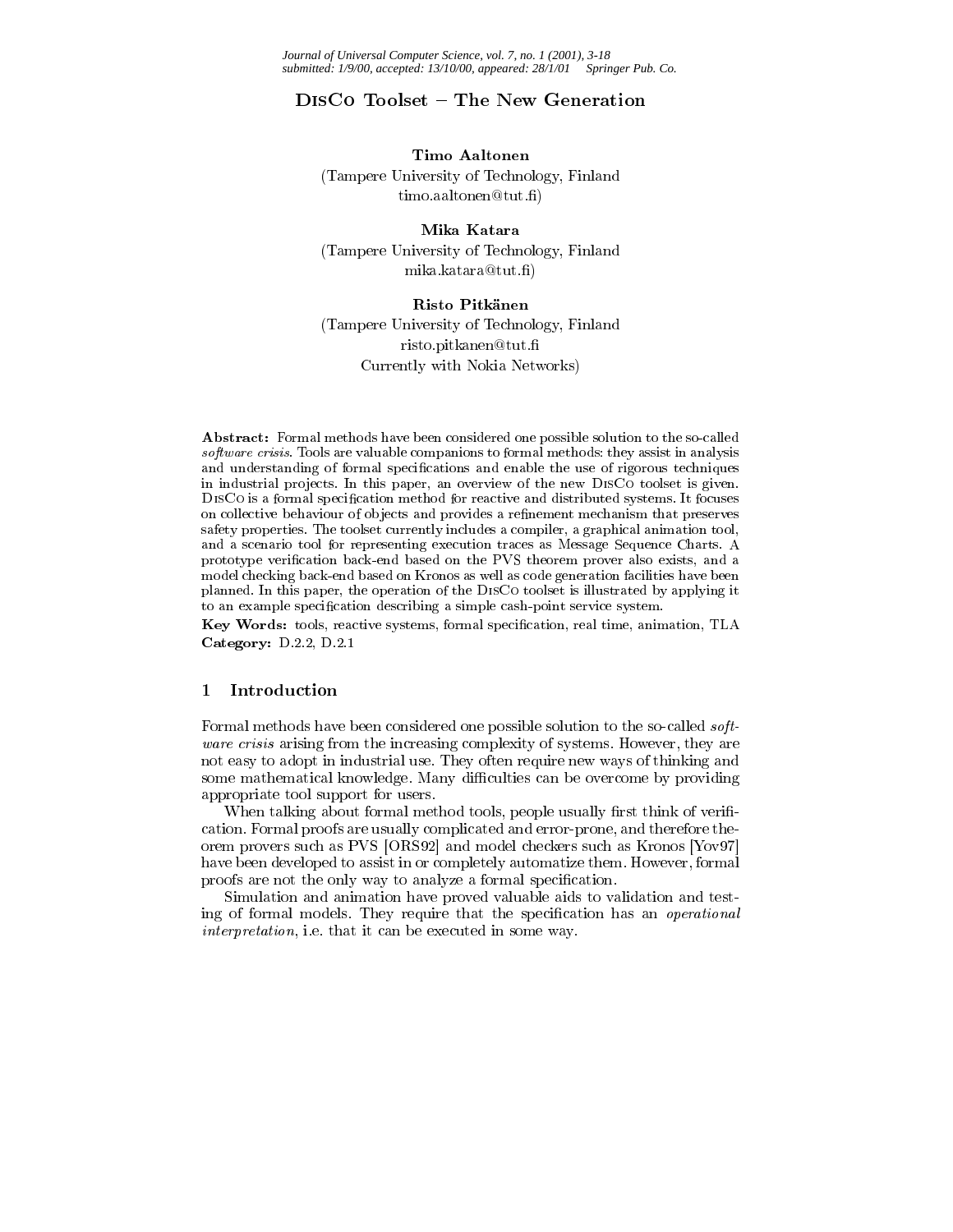DISCO [JKSSS90, dis99] is a formal specification method for *reactive* and distributed systems. Reactive systems are those that are in constant interaction with their environments. DISCO focuses on collective behaviour of objects and provides a simple refinement mechanism preserving safety properties. Tool support for animation of DISCo specifications has existed since the beginning of the 1990's [Sys91]. An improved version of the DisCo language containing support for real-time specification and a more flexible type system among other new features has been developed during the last few years. Due to technical limitations, including poor portability, of the first tool generation, support for the new language was not added in the old implementation. Instead, a whole new toolset was designed and implemented. This paper describes the new toolset.

The structure of the rest of the paper is as follows. Section 2 introduces the DISCO method and in Section 3 an example specification is introduced. In Section 4, the architecture of the new DisCo toolset and the individual tools are described and their usefulness is discussed. Section 5 discusses related and future work, and Section 6 contains some concluding remarks.

## 2.1 The Basics

The basis of the DISCo method is in the *joint action* theory [BKS88, BKS89], which allows describing reactive and distributed systems at a high level of abstraction where implementation-level details are superfluous. Specifications are written in a programming-language-like notation.

The basic building blocks of DISCO specifications are *classes* and *actions*. Additionally *assertions*, *initial conditions* and *relation definitions* can be given. The only way to change the states of objects is to execute actions. Actions are atomic units of execution, which consist of roles, parameters, a guard and a body. Objects can participate in actions in certain roles. Only the states of the participating ob jects may change in an action. Parameters are values of basic types or records. Nondeterministic selection of participants and parameter values is restricted only by the boolean-valued guard. If the guard of an action evaluates to true, the action is said to be enabled. The body is a parallel assignment clause. The actions are executed in an interleaving manner: the choice of next action to be executed is made nondeterministically among enabled actions. Assertions and initial conditions are quantified expressions over objects. They do not limit the behaviour of the system, thus they need to be verified.

DISCO utilizes *closed world principle*, where objects are always modelled with their assumed environment. This enables constructing an animation tool, where the global state of the system, which determines enabledness of actions, is visualized.

Specifications are generic in the sense that the number of objects need not be fixed. Additionally, their initial states are only restricted by assertions and initial conditions. A generic specification can be *instantiated* by fixing the number of ob jects and setting their initial states.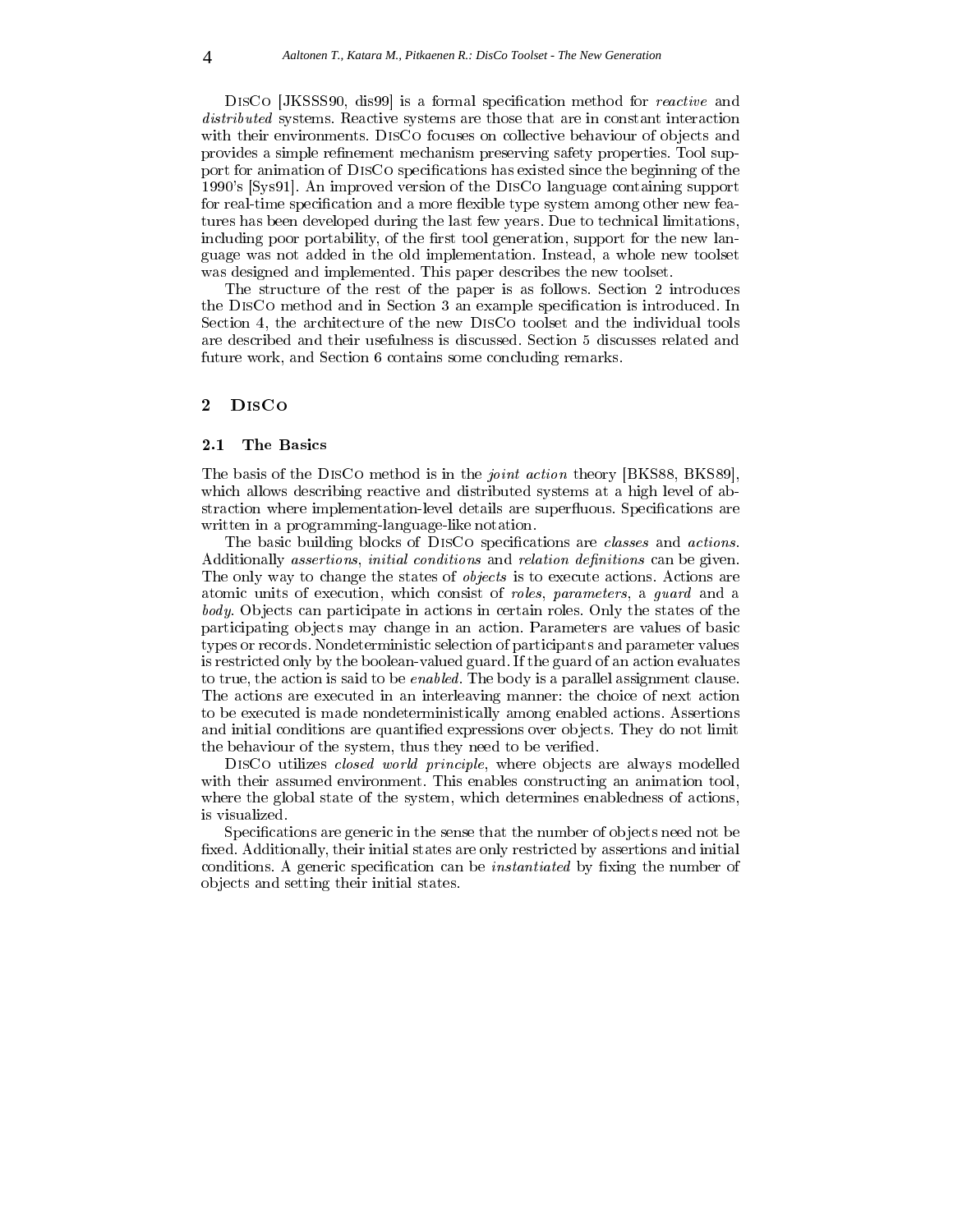#### $2.2$ Composition and Refinement in DISCO

Modularity of specifications is unlikely to be the same as modularity of implementation descriptions [Mai00]. DISCO specifications are structured in behavioural units called *layers*, each of which encapsulates a different view of the system being specified. A layer describes how a specification is changed when a new view is introduced. This structuring mechanism is orthogonal to ordinary architectural structuring, in which specifications are divided in architectural units reflecting the implementation-level units. Behavioural structuring  $-$  unlike ar $c$ hitectural structuring  $\sim$  allows to postpone the definition of interfaces between units, until the collective behaviour of the total system has been captured. This leads to fewer changes to interfaces in the later development phases. For more detailed discussion about the structuring mechanism the reader is referred to [KSM98, KSM99].

Several specifications can be combined to one composite specification. In composition common parts of the specifications being combined are joined together. Certain rules are applied to synchronize some actions and join some sets of classes.

Specifications are refined stepwise towards implementation. At some level of abstraction hardware/software partitioning is made. The refinement mechanism is superposition (for more details see [JKSSS90]), which allows introducing and inheriting new classes and augmenting existing ones with new attributes. New roles and parameters can be added to existing actions. Bodies of old actions can be augmented with assignments to new variables. There are two examples of using superposition in an example specification given in Section 3: layer till is superimposed by layers card and customer. Layer customer superimposes layer till by introducing new class Customer and new relation CustAcc. Moreover, the layer refines actions withdraw and deposit originally introduced in till. Superposition preserves *safety properties* ("something bad never happens") by construction.

### 2.3 Formal Semantics and Operational Interpretation

Formal semantics of the DisCo language is given in terms of Temporal Logic of Actions (TLA) [Lam94]. TLA is a linear time logic which describes infinite sequences of states called *behaviours* and their properties. There are an infinite number of state variables and in all states of a behaviour each variable has a unique value. Formal semantics makes it possible to verify specifications in a rigorous way.

DISCO specifications have operational interpretation: actions of a specification are considered as operations for the system, which change its state from one to another. This is also essential from animation's point of view.

### 2.4 Timed Specifications

In terms of TLA, real time was added to the new version of DisCo as follows [KSK99]. It is assumed that each action is executed instantaneously. A global , in all valued clock variables to measurements as 0, in the couple time from the change time from the complete the beginning of a behaviour. An implicit parameter  $\tau$ , which represents the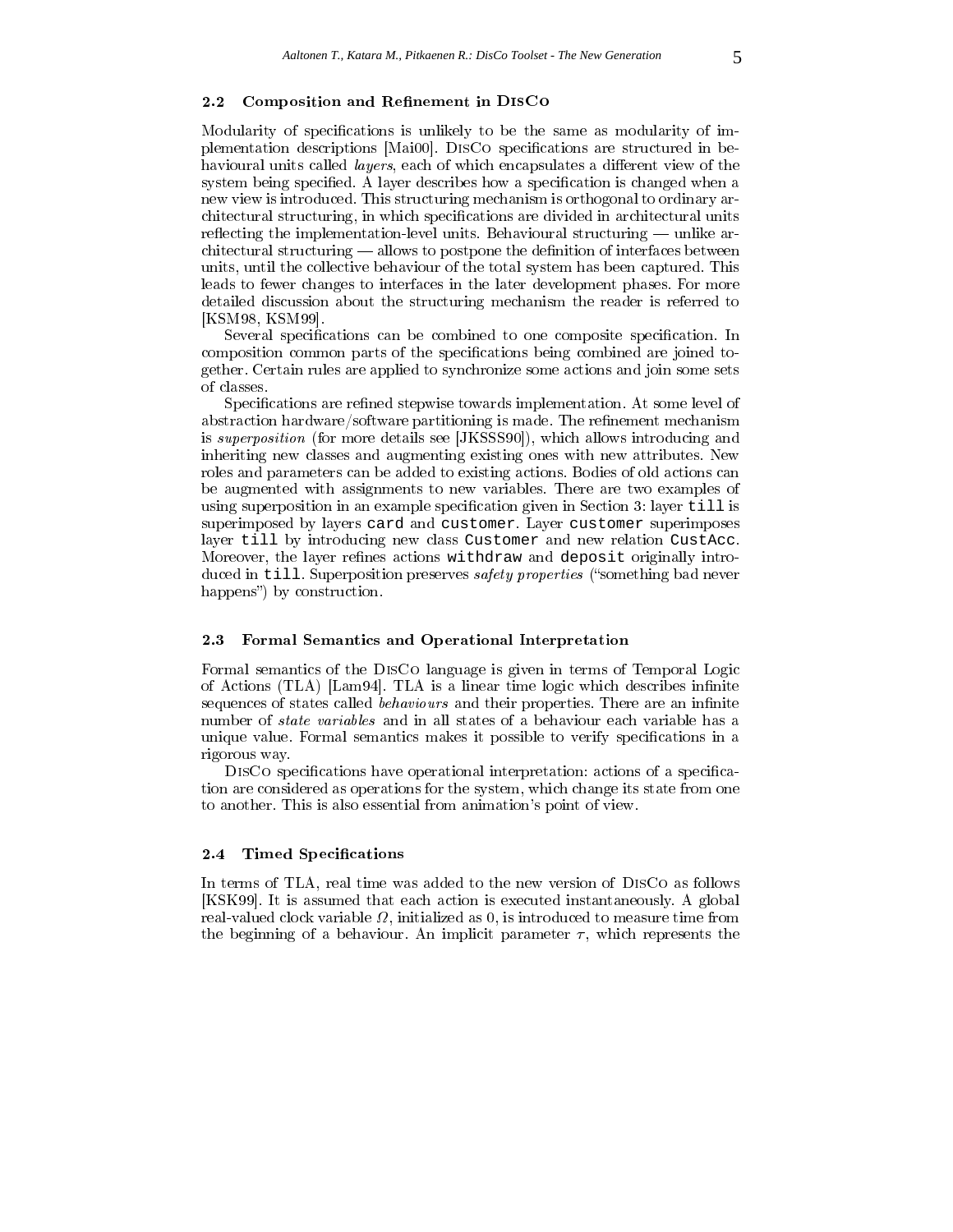

Figure 1: Layers of the cash-point system.

time when an action is executed, is added to each action. Moreover, all guards are implicitly strengthened by the conjunct

$$
\Omega \le \tau \le \min(\Delta)
$$

where  $\Delta$  denotes a multiset of *deadlines*. Furthermore, conjunct  $\Omega' = \tau$  is added to the bodies of all actions.

Minimal separation requirement between actions  $A$  and  $B$  can be enforced by strengthening the guard of action B by conjunct  $\tau \geq \tau_A + d$ , where  $\tau_A$  denotes the most recent execution moment of A. Deadlines are used for bounded response requirements. When a deadline  $\tau + d$  is needed for some future action, a conjunct of the form  $x' = \Delta_{on} (d)$  is given in the action body. The deadline is added to  $\Delta$  and stored in a variable x. An implicit conjunct  $\tau \leq min(\Delta)$  in all guards prevents advancing beyond this deadline, until some action has removed the deadline with  $\Delta_{\text{off}}(x)$ . Type time, a synonym type of real, can be used in timed specifications. In the initial state,  $\Delta$  can contain some initial deadlines.

Actions are not executed because time passes, but the passing of time is noticed as a consequence of executing an action. This may lead to Zeno behaviours, where time is prevented to grow beyond any bound. However, it is not harmful for a specification to allow such behaviours as long as every prefix of a behaviour can be extended to an infinite one allowing time to grow beyond any bound [AL94].

# 3 Example Specification

In this section a simple specification of a cash-point service system is given as an example. The system consists of four kinds of entities: *accounts*, *tills*, *cash cards* and customers. Cards may be inserted and ejected to and from tills. Money may be withdrawn from accounts using tills. Furthermore, money may be deposited directly to accounts.

The specification consists of four layers: till, card, customer and complete. Layers card and customer refine layer till, and layer complete refines the composition of card and customer as depicted in Figure 1.

Layer till (see below) defines the most abstract view to the system. Classes Account and Till are introduced. Assertion balanceOK states that balance of all accounts is always non-negative. Withdrawal is possible only from a till.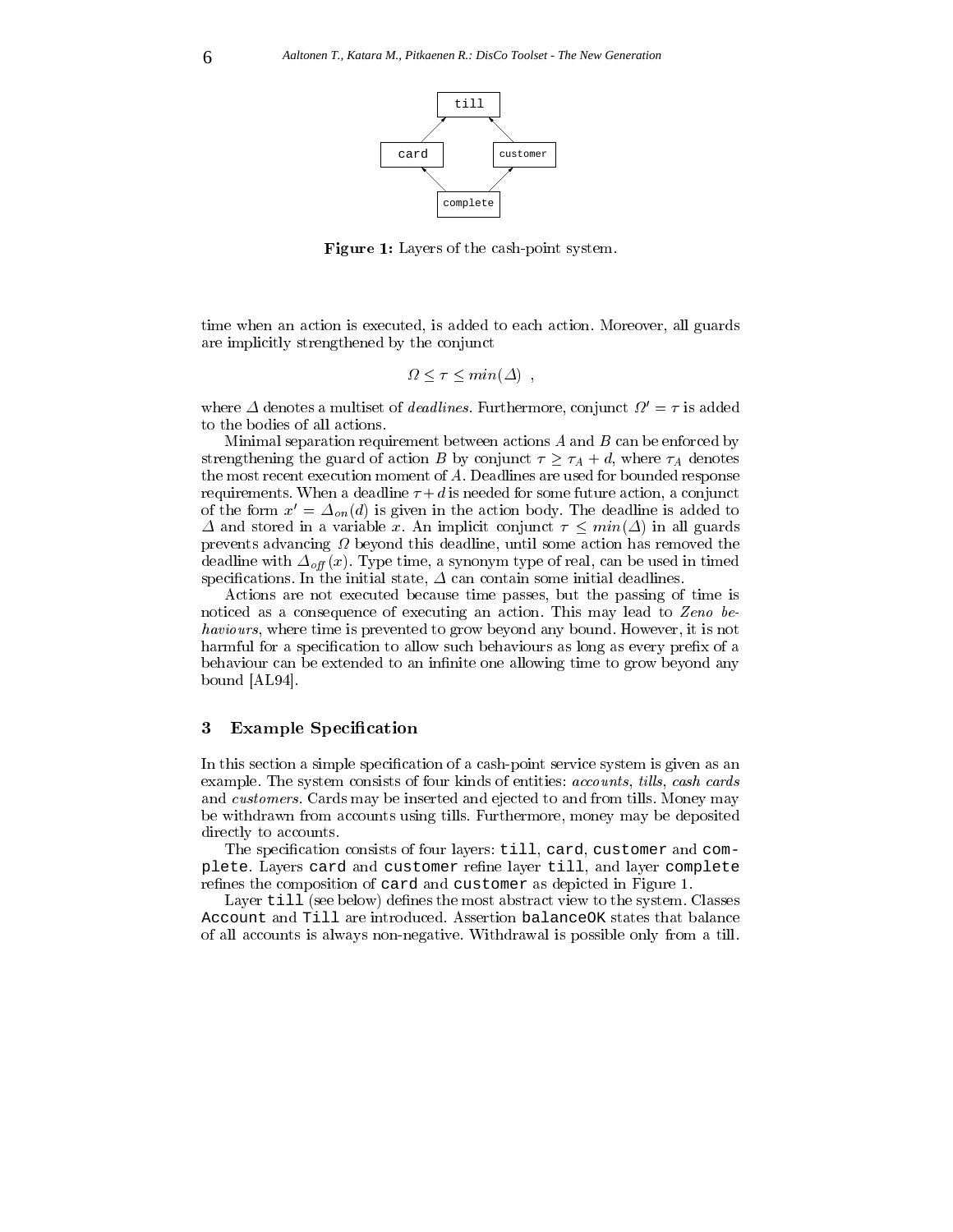Action withdraw has two roles: acc (of class Account) and till (of class Till) and one parameter amount of type integer. It may be executed if the withdrawn amount is positive and there exists enough money on the account. An action describing depositing money is also given. At this level of abstraction nothing is specified about customers or cards:

```
layer till is
     class Account is
      balance: integer;
     end; \overline{5}class Till is end;
    assert balanceOK is \forall acc: Account :: acc.balance > 0;
10 action withdraw(acc:Account; till: Till; amount:integer) is
    when amount > 0 \land acc.balance \ge amount do
      acc.balance := acc.balance - amount;
    end; 15 action deposit(acc:Account; amount:integer) is
    when amount > 0 do
      acc.balance := acc.balance + amount;
    end;
  end;
```
Layer customer (see below) refines specification till by adding aspects related to customers to the model. The layer specifies that withdrawals are only possible for customers from their own accounts. Ownership is specified by relation CustAcc. Three dots in a guard of an action refinement (lines 12 and 19 below) refer to the guard of the original action. In action body (lines 13 and 20) they refer to the original body:

```
layer customer is
    import till;
    class Customer is 5 wallet: integer;
    end;
    relation CustAcc(Customer, Account) is 0..1:1; 10 refined withdraw(cust:Customer; acc:Account; till:Till; amount:integer)
    of withdraw(acc, till, amount) is
    when ... CustAcc(cust, acc) do
       ...
cust.wallet := cust.wallet + amount; 15 end;
    refined deposit(cust: Customer; acc: Account; amount: integer)
    of deposit(acc, amount) is
     when ... CustAcc(cust, acc) do 20 ...
      cust.wallet := cust.wallet - amount;
    end;
  end;
```
Layer card below adds aspects of cash cards to the specification. Tills are augmented with a state machine state to model whether a card is inserted or not. When a till has a card, attributes card and dlEject become valid. The former is a reference to the inserted card and the latter is a deadline for ejecting the card. A card must be ejected (or another withdrawal must be done) within deltaToEject time units after a withdrawal. The layer introduces two new actions: insertCard and ejectCard and refines one existing action with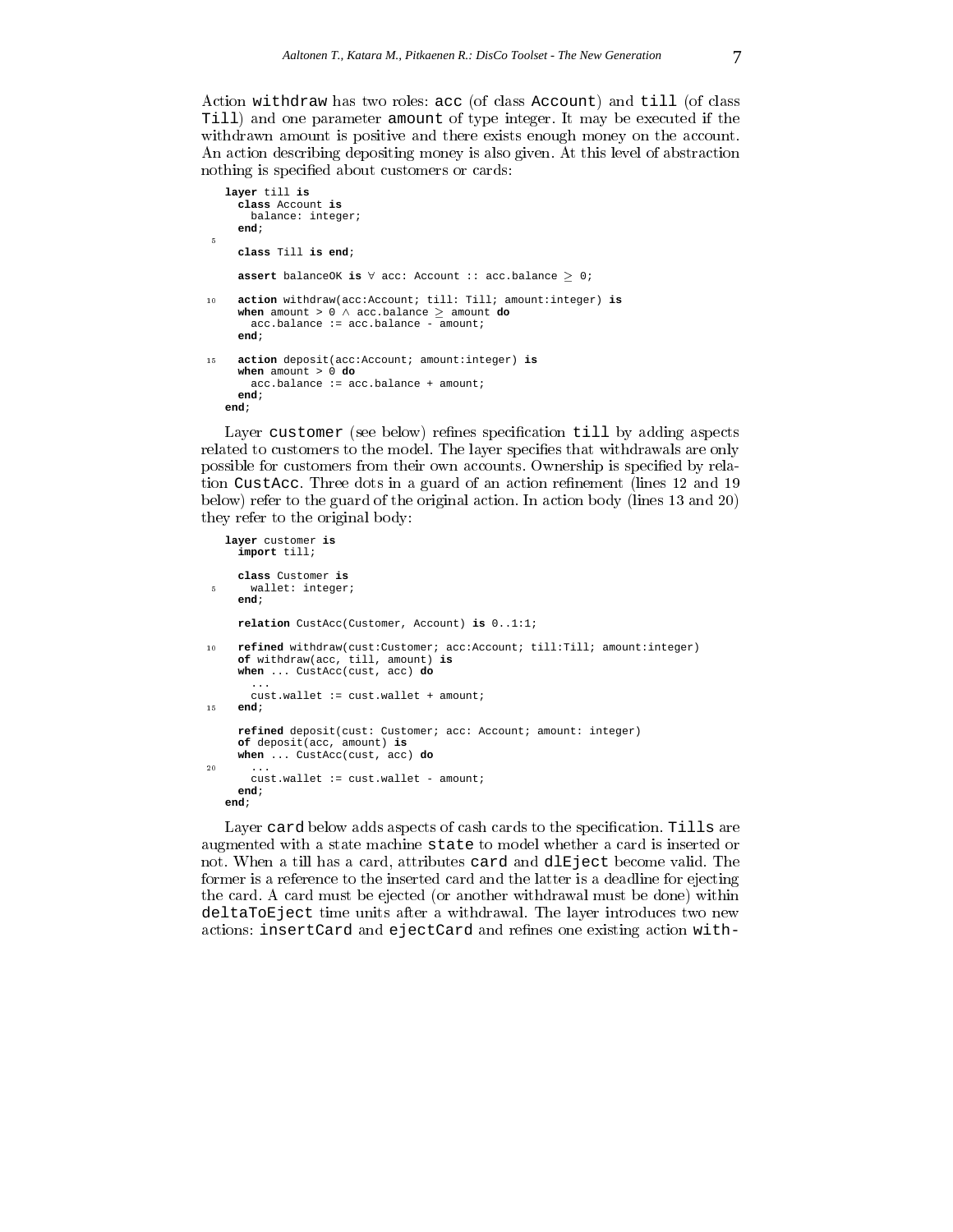draw, which now assigns deadline  $\tau + deltaToEject$  to attribute dlEject and adds it to the multiset  $\Delta$  of deadlines:

```
layer card is
    import till;
    class Card is 5 end;
    extend Till by
      state: (noCard, hasCard);
       extend hasCard by 10 card: reference Card;
        dlEject: time;
      end;
    end; 15 constant deltaToEject: time := 20.0;
    relation CardAcc(Card, Account) is 0..1:1;
    action insertCard(till: Till; card: Card) is 20 when till.state'noCard ^
         not (9 till2: Till :: till2.state'hasCard.card = card) do
     till.state := hasCard(card);
    end; 25 refined withdraw(acc: Account; till: Till; amount: integer; card: Card)
    of withdraw(acc, till, amount) is
    when ... till.state'hasCard.card = card ^ CardAcc(card, acc) do
       ...
      till.state'hasCard.dlEject@ || -- remove possibly existing deadline 30 till.state'hasCard.dlEject@(deltaToEject); -- add new deadline
    end;
    action ejectCard(till: Till; card: Card) is
    when till.state'hasCard do 35 till.state := noCard() ||
      till.state'hasCard.dlEject@; -- remove deadline
    end;
   end;
```
The composite layer complete below concludes the specification and gathers all the refinements together. After composition the specification consists of classes Till, Account, Customer, and Card. The actions are withdraw, deposit, insertCard, and ejectCard. They contain all the refinements made in imported layers:

```
layer complete is
 import card, customer;
end;
```
To illustrate the situation if the specification consisted of only one layer the refinement steps corresponding to the action withdraw have been gathered into one explicit action below:

```
action withdraw(cust: Customer; acc: Account; till: Till;
                     amount: integer; card: Card) is
   when amount > 0 \land acc.balance \ge amount \land -- from layer till
        CustAcc(cust, acc) \land -- from layer customer
5 till.state'hasCard.card = card ^ CardAcc(card, acc) do -- from layer card
     acc.balance := acc.balance - amount || -- from layer till
cust.wallet := cust.wallet + amount || -- from layer customer
     till.state'hasCard.dlEject@ || -- from layer card
     till.state'hasCard.dlEject@(deltaToEject); -- from layer card 10 end;
```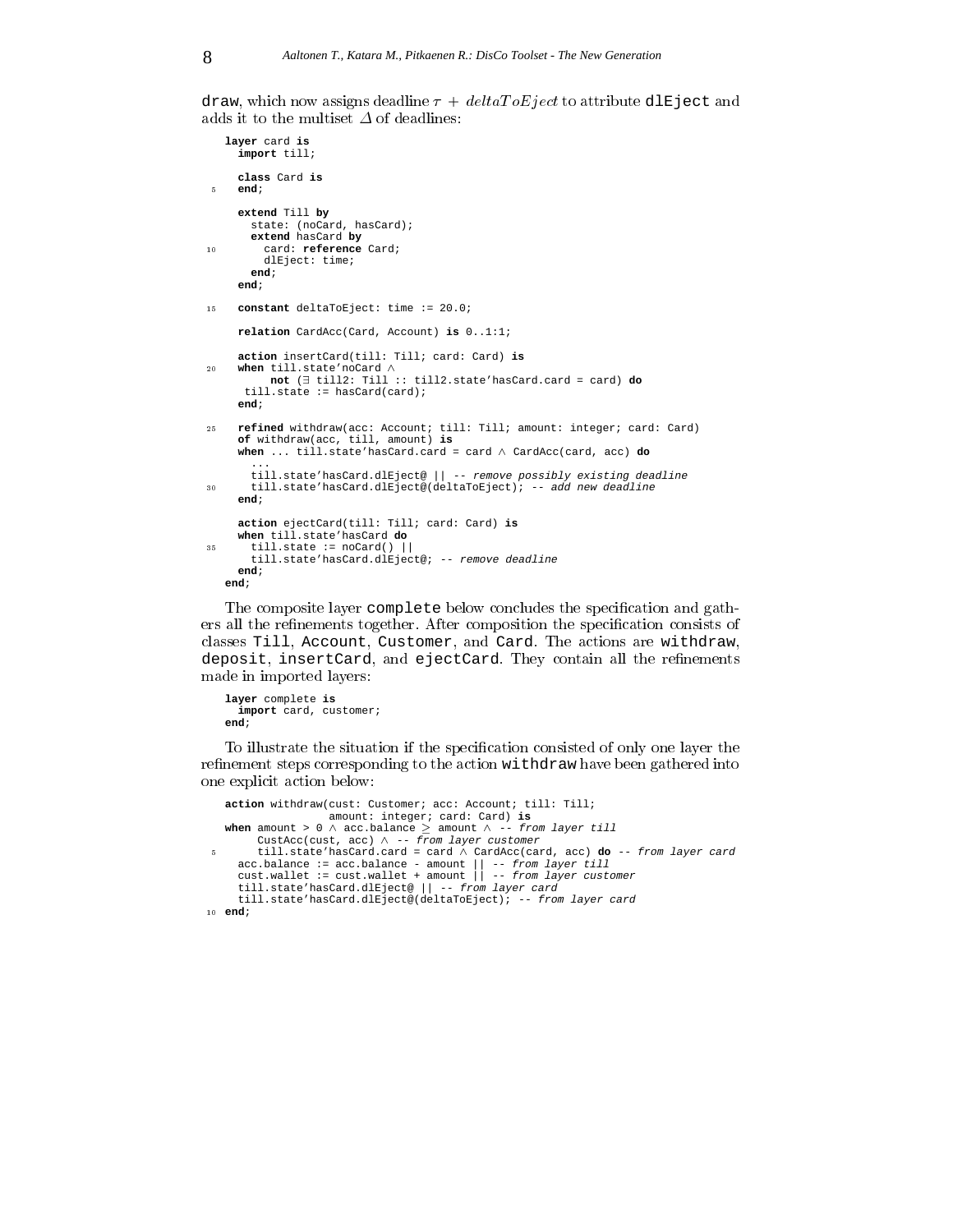

Figure 2: General architecture of the DisCo toolset.

#### $4.1$ Architecture

With the experience gained with the first generation of DISCo tools, we saw portability, extensibility and usability as the most important considerations when choosing implementation technologies and designing the general architecture of the new toolset. Portability was ensured by choosing ISO  $C_{++}$  and Java as the implementation languages. Extensibility was achieved by designing a general architecture, depicted in Figure 2, centered around a multi-purpose intermediate form. Moreover, a framework approach can be used to add or modify functionality of Animator. Usability has been a central factor in the design of the user interface.

The intermediate form produced by DISCO COMPILER front-end is an explicit and flat representation of a layered specification. It is utilized by the compiler itself and several back-ends that produce input for different tools. Compiler front-end and back-ends, Animator and DisCo Scenario Tool pictured in Figure 2 are described in detail in the subsequent sections.

## 4.2 Compiler

DisCo Compiler plays a central role in the DisCo toolset. It works as a link between different tools and DISCO source code. Standard  $C++$  was chosen as the implementation language for its good performance and portability. Objectoriented features and genericity of  $C++$  are heavily utilized.

Functionality of the compiler is divided into two phases: front-end and several back-ends. The front-end produces an intermediate form of DisCo source. After successful translation into intermediate form, back-ends of the compiler may be used to produce input for different tools, like ANIMATOR or different verification tools.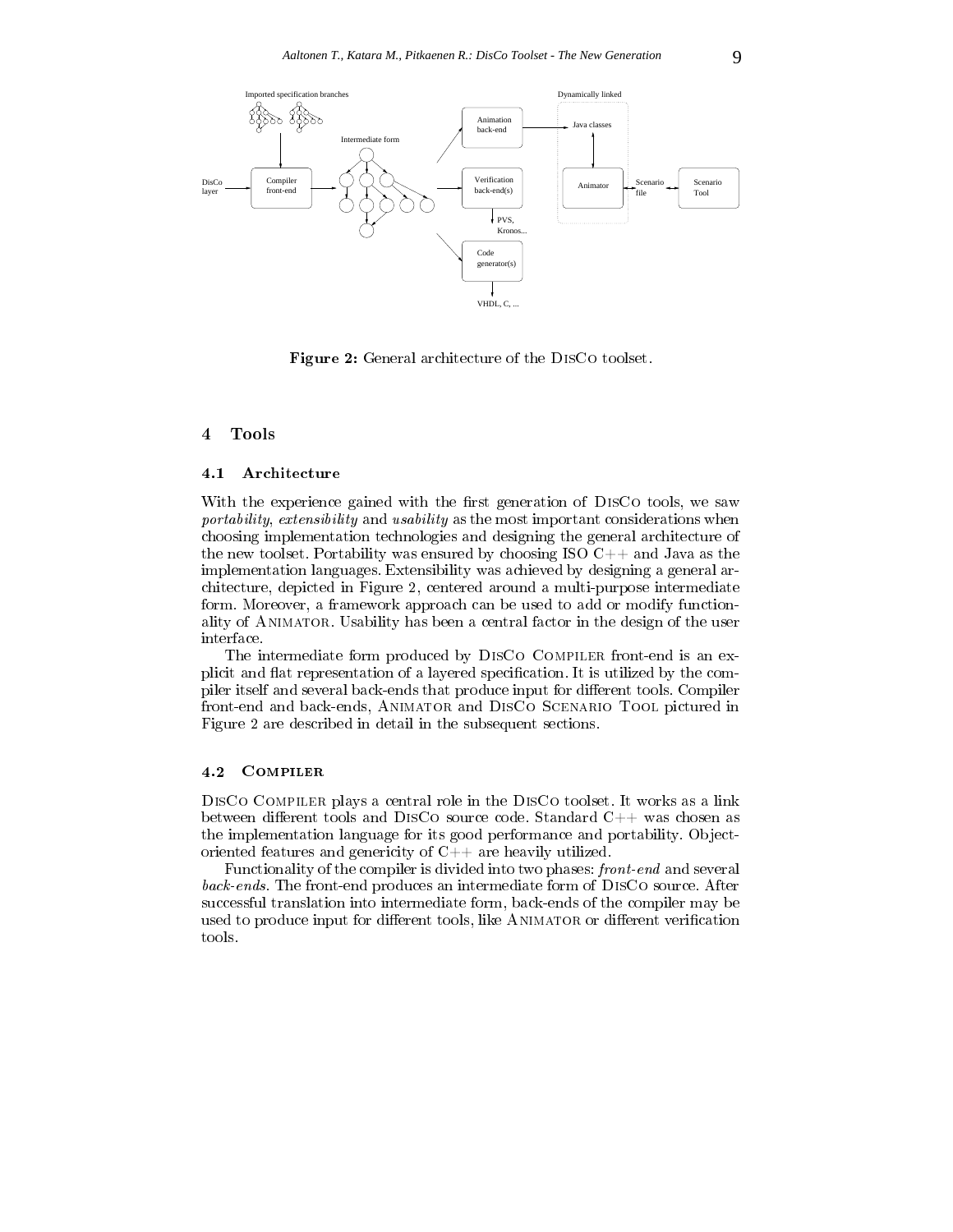The front-end of the compiler takes one DisCo layer and the intermediate forms of possibly imported specification branches as its inputs, and produces an intermediate form of the specification. The intermediate form corresponds one-to-one to the internal representation of the semantical tree (or DAG) of the specification being compiled. The intermediate forms of imported branches are merged into the tree representing the specification being compiled. In other words, the front-end produces composite specification described in 2.2. Moreover, it checks syntactic and semantic correctness. If an error occurs during the compilation, no intermediate form is produced.

Checking specifications by COMPILER eliminates many awkward errors, and increases confidence in the correctness of them. For example the exact type system does not allow arbitrary operations between types which do not match. Moreover, COMPILER checks that superposition is not violated in refinements. In composition COMPILER joins the common parts of the specifications automatically, and checks that actions synchronized by the user are semantically correct.

Animation back-end of the compiler produces a specification engine, which is a Java package, for ANIMATOR. It offers an interface by which ANIMATOR can instantiate ob jects in the instantiation phase, and execute enabled actions in the execution phase. The engine notifies ANIMATOR about state changes and some other events. It also informs Animator about enabled actions. The assertions of the specification are guarded by the engine during execution.

Back-ends for producing input for several verification tools could be added to the toolset. We are also researching possibilities of producing VHDL or C code from an instantiation of a DISCo specification  $[PK99]$ .

## 4.3 DisCo Animator

Because DISCo specifications are closed and have an operational interpretation they can be visualized and animated as discussed in Section 2. The general problem of executing a given specification is actually undecidable due to the expressive power of guards. In practice, however, most specifications can be executed automatically and user assistance can be used in complex specifications [Pit97].

ANIMATOR (Figure 3) enables validation, testing and debugging of specifications and offers an enhanced means of communication for designers, application experts and customers. Animation of DISCO specifications is very visual: objects, their state and their relations are depicted as graphical ob jects, executed actions and state changes are visualized by animation sequences and real time is depicted by a scrolling timeline displaying current time and any set deadlines.

Java was chosen as the implementation language of ANIMATOR for easy portability of the user interface and to enable producing a web-based version running as an applet for demonstration purposes. Moreover, the core of Anima-TOR is a framework that can be specialized to add or modify functionality by user-provided pieces of Java code. For example, custom classes can be created to handle the drawing of specification components. Basic ANIMATOR is actually just a default specialization.

Animation of a specification starts with instantiation. The user drags objects of classes she wants to instantiate onto the ob ject view window and sets the initial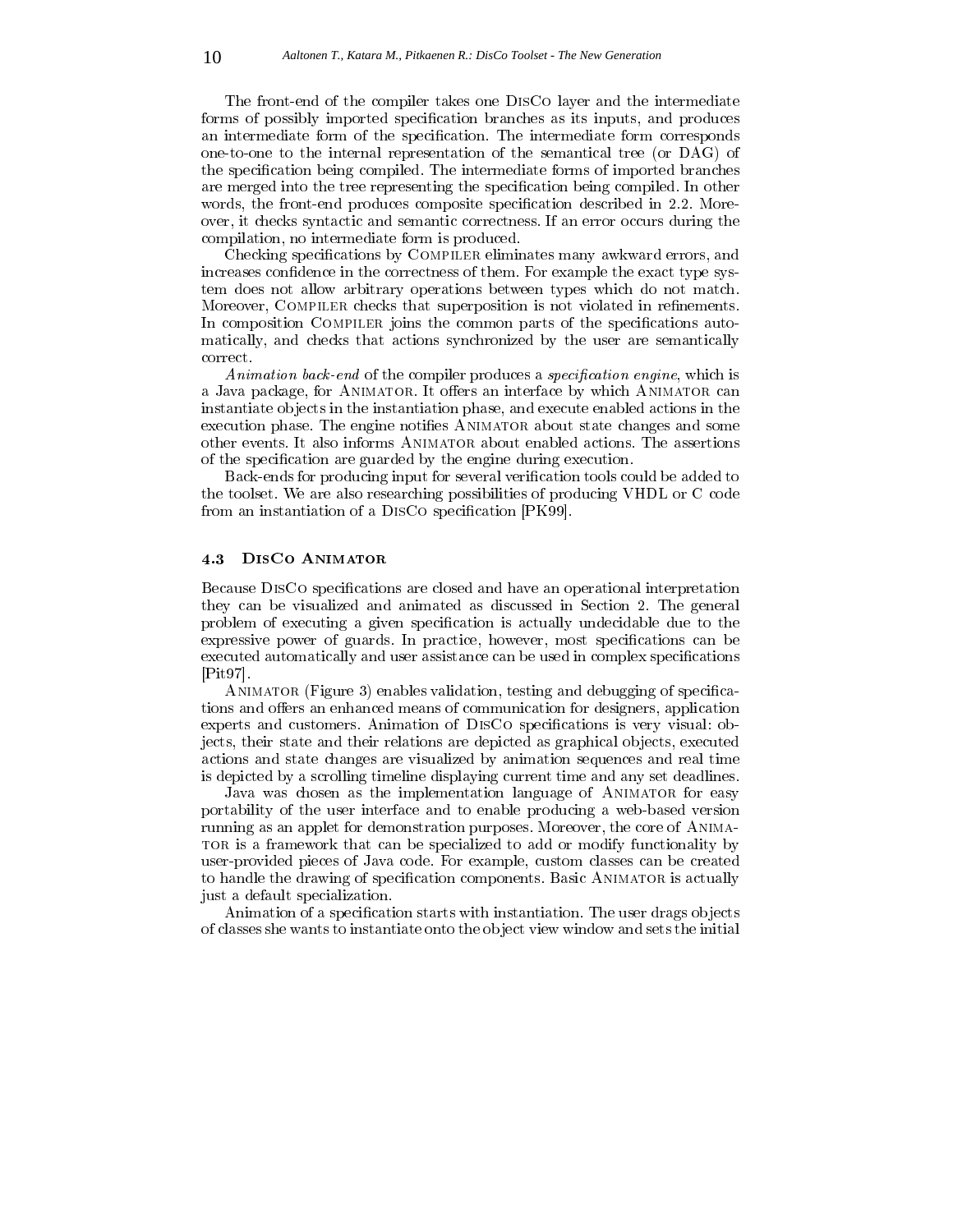

Figure 3: DisCo Animator.

values of variables using pop-ups that appear on the screen. Relations between ob jects are set by selecting a relation and then pointing at the ob jects one wants to add as relation pairs. Once the instantiation has been completed, animation may be started. First the tool checks that the initial conditions and assertions of the specification hold for the instantiation. Then, action guards are evaluated, and enabled actions are indicated by a green highlight color. In Figure  $3$ , the user has selected action insertCard of the example cash-point specification to be executed and is now picking ob jects to participate in its roles.

Animation enables both validation and testing of specifications. The users can experiment with a specification on different levels of abstraction, and see which kind of executions are possible and which are not. Since animation is a very simple and intuitive yet accurate representation of behaviour, it can be used as an effective means of communication even when some involved party does not have the background to read formal specifications. This means that application field experts and end users can take part in validation in an early phase of development.

Animation can also be used as a means of testing the specification. Let us assume for a while that we had specified the deposit action of layer till (see Section 3) in the following way:

```
action deposit(acc:Account; amount:integer) is
when true do
 acc.balance := acc.balance + amount;
end;
```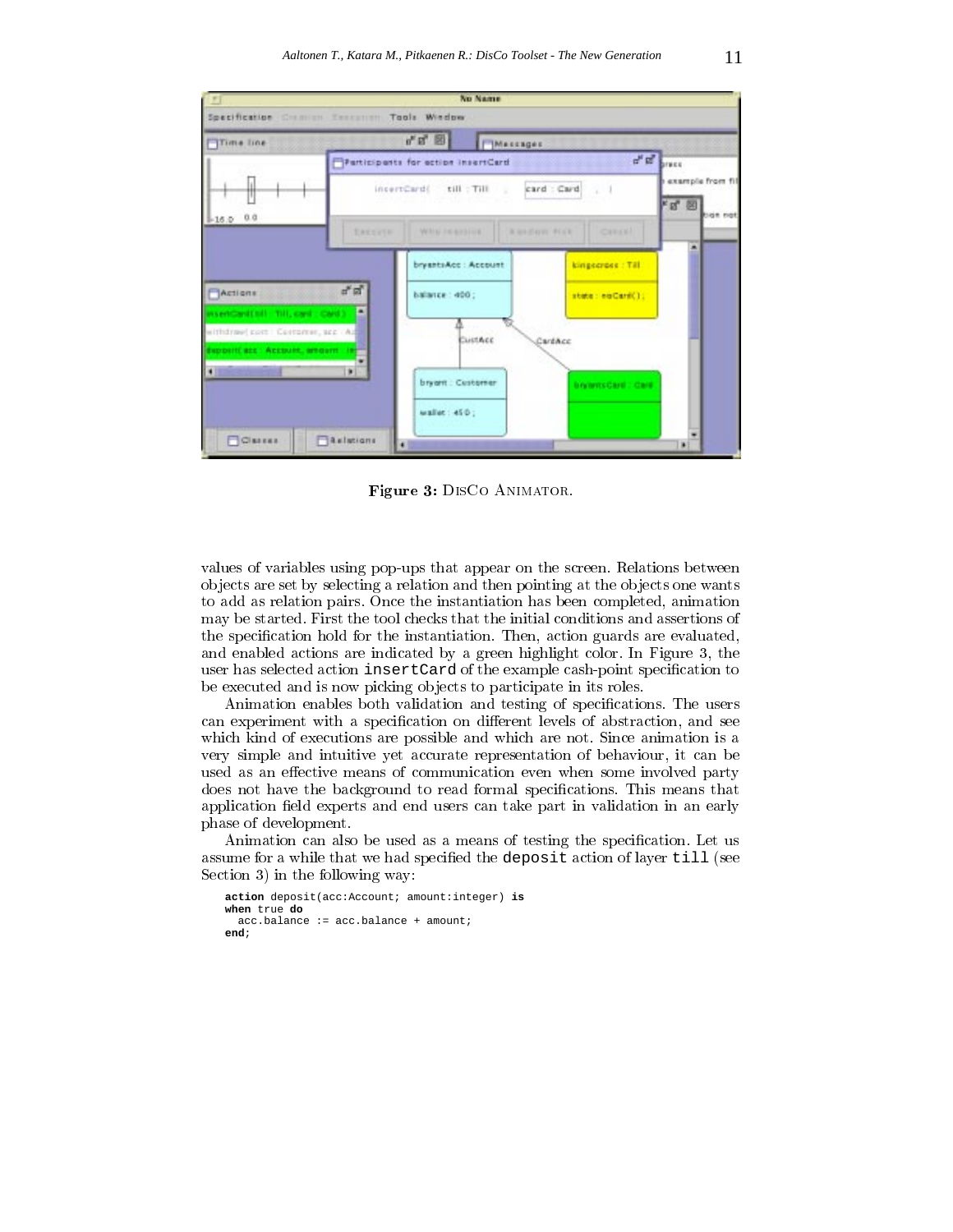

Figure 4: Assertion failure in ANIMATOR.

A mistake of this kind is quite easy to make, although on closer investigation it is obvious that a negative deposit is possible. Thus behaviours that do not satisfy the assertion balanceOK (balances are always non-negative) are allowed by the specification. Animation, especially random execution with random parameter values, often leads to the discovery of errors of this kind, and usually with considerably smaller effort than verification. Once the tool discovers that an assertion does not hold, it displays a pop-up window like the one shown in Figure 4. Relation form violations (e.g. a one-to-one relation is treated like one-to-many) are reported in a similar manner.

Another common class of errors that are often found with animation are also due to incorrect action guards. Since Animator indicates enabled actions in each state, actions that are altogether disabled or enabled when they should not can often be found to be erroneous even before they are selected for execution.

Execution traces can be rerun and saved as *scenario* files. After modifications specifications can be tested with ANIMATOR using saved scenarios. Furthermore they can be processed by Disco Scenario Tool.

#### $4.4$ DISCO SCENARIO TOOL

Message Sequence Charts (MSCs) are a widespread notation for describing interob ject communication. Their main strength isintuitive visual representation. Ob jects are depicted as vertical lines and messages sent to other ob jects as horizontal lines (arrows). MSCs are limited because they can only represent one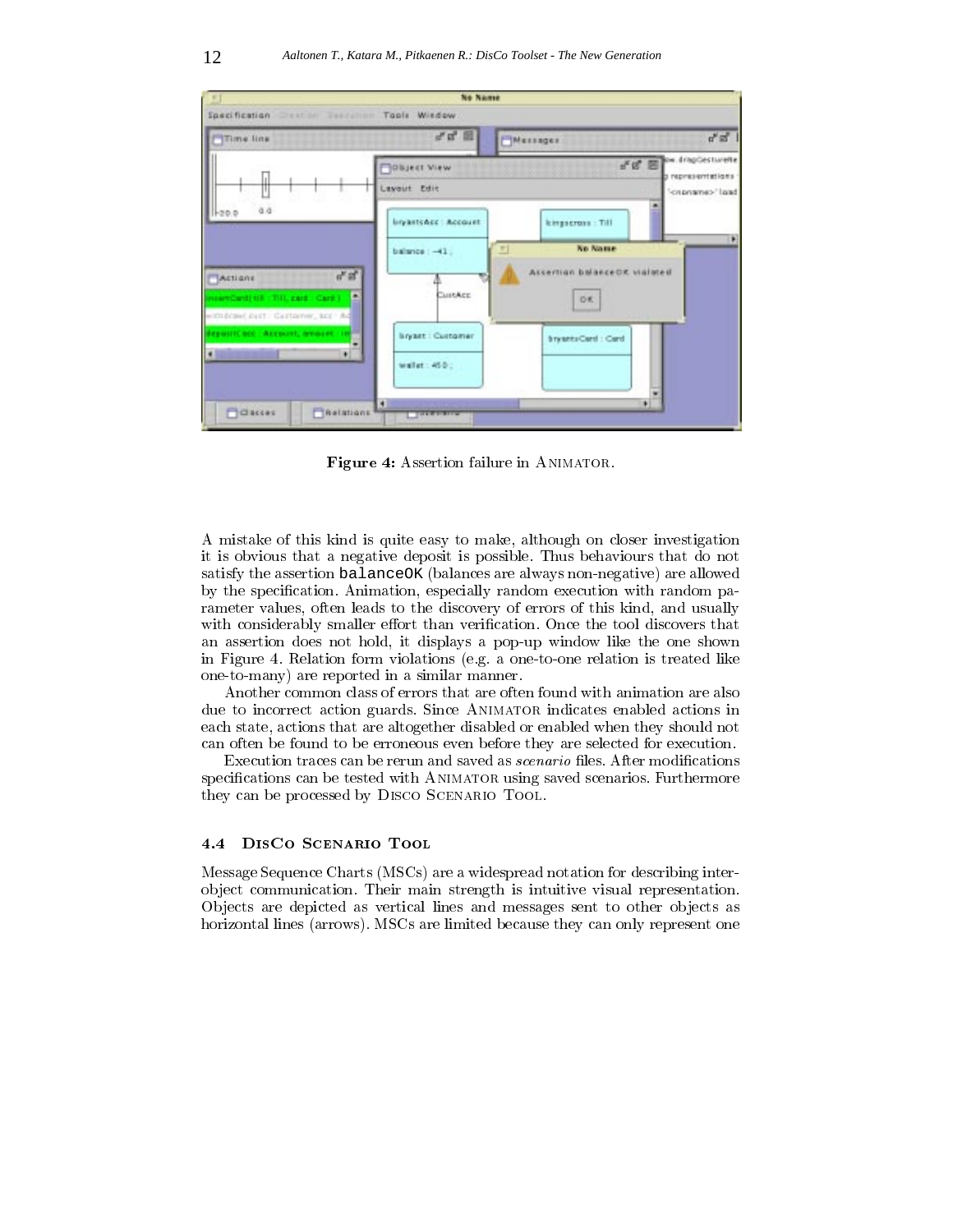

Figure 5: DisCo Scenario Tool.

scenario with a small number of ob jects at a time. However, at a high level of abstraction they can be used to capture some essential scenarios.

DisCo Scenario Tool (DST, Figure 5) is a tool for displaying execution scenarios as MSCs. In the Figure, the larger window displays a scenario and the smaller window contains buttons corresponding to different instruments available for modifying it. Executed actions are interpreted as messages between participating objects. The tool can be started from ANIMATOR to display the current scenario. It includes features to hide some of the actions and objects, add comments and print MSCs on multiple sheets. Furthermore, DST can be used to modify existing and create new MSCs which can be animated by Animator.

Because MSCs are a well-known notation, we believe that they make validation of specifications more user friendly and faster. They can be used to examine erroneous scenarios possibly ending in a assertion failure thus providing graphical representation of error traces. This is especially important in the case of lengthy scenarios produced by random execution. Moreover, DST can be used to capture some initial requirements as MSCs which can be later used to test the specification. Obviously, also new scenarios can be created for this purpose.

To illustrate the use of MSCs in conjunction with the example specification, consider the one drawn using DST in Figure 5. A diamond in each crossing of vertical and horizontal lines denotes that the object corresponding to the vertical line is a participant in the action corresponding to the horizontal line. In the MSC, the topmost horizontal line depicts an execution of action deposit with parameter value 1000. The three horizontal lines below depict executions of actions insertCard, withdraw and ejectCard, respectively. Using Animator it is possible to check that this scenario is indeed allowed by the example specification.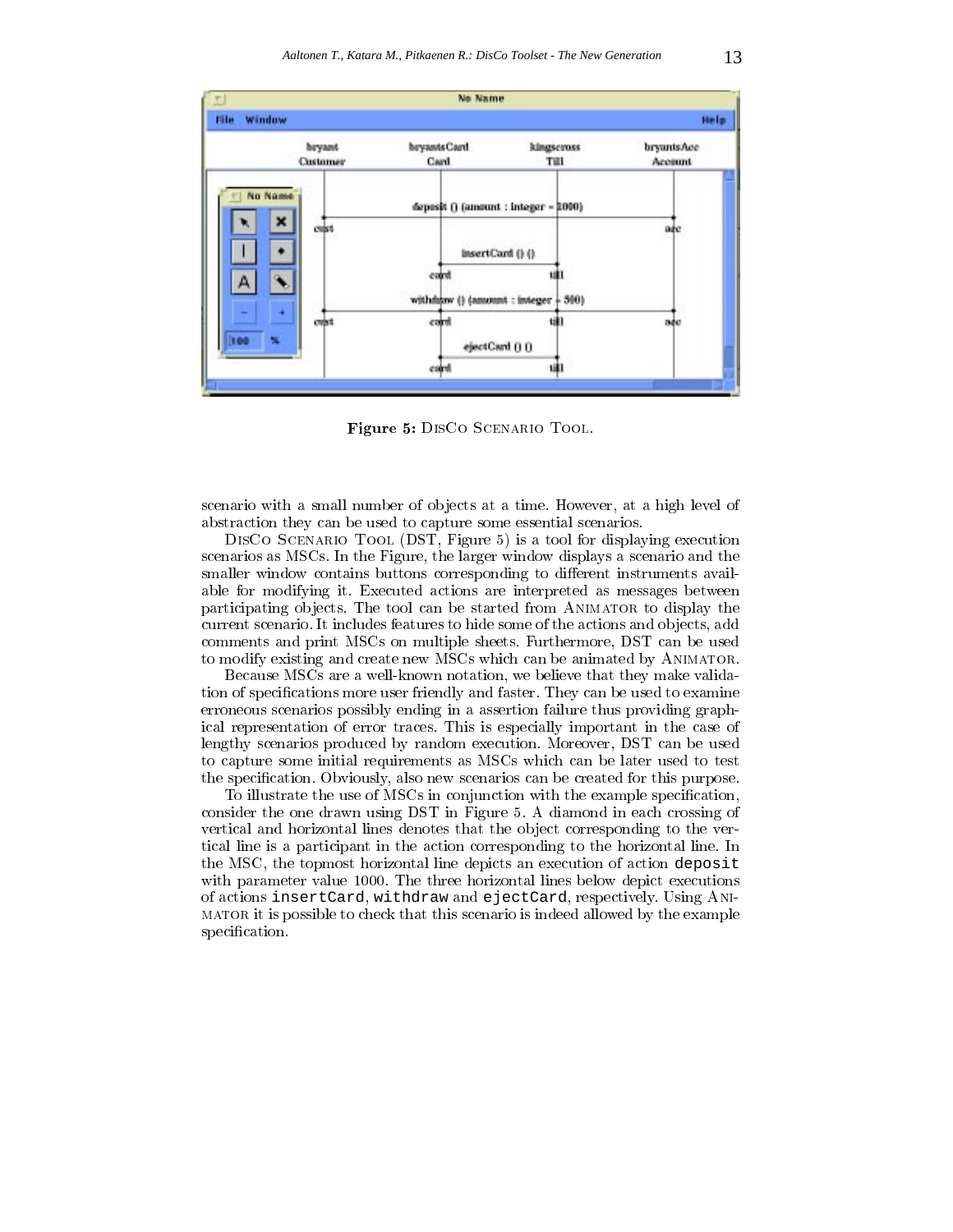#### 4.5 Verification

#### Verification versus Validation 4.5.1

Formal semantics enables rigorous verification of specifications (see section  $(2.3)$ ). In system design, validation and verification complement each other. The former answers the question whether we are designing the right product and the latter whether we are designing the *product right*. The DISCO toolset does not include any dedicated verification tool, instead a number of more general purpose verification tools can be used. Two main approaches to verification are *theorem* proving and model checking. Both approaches have been recently researched in the DISCo project.

## 4.5.2 Theorem Proving

The state space of a generic DISCO specification is inherently infinite. Therefore, the most natural verification method is theorem proving. In [Kel97b], a mapping from a subset of the DisCo language into the logic of the PVS [ORS92] theorem prover was described. PVS offers high level decision procedures which assist interactive theorem proving.

As an example, PVS was used to verify the assertion balanceOK of the layer till (see Section 3). We used a prototype tool which supports mechanical verification of invariant properties  $[Kel97a]$ . In the prototype, appropriate parts of TLA are formalized. First, the DISCo specification was translated into input of PVS. Then it was showed that executing action withdraw or deposit cannot break an invariant corresponding to the assertion. After proving that the invariant holds in the initial state, it was deduced inductively that the assertion holds in all behaviours of the specification. By disallowing assignments to old variables, the refinement mechanism of DISCO preserves all safety properties by construction. This means that the invariant holds also in all later refinements.

## 4.5.3 Model Checking

In addition to theorem proving, instantiations of DISCo specifications can be verified using model checking approach. A mapping from a subset of finite instantiations of DISCo specifications into *timed automata* [AD94] was described in [AKP00]. There are a number of model checkers that can be used to verify systems given as timed automata, including Kronos [Yov97] and Uppaal [LPY97].

Currently, instantiations have to translated manually, but mechanical support could be added to the current DisCo tools in the way explained in Section 4.2. For verifying the instantiations, we have used Kronos. In Uppaal the communication between automata is one-to-one, which makes the mapping of multi-object actions a bit more complicated.

An instantiation of the cash-point service system consisting of two instances of each class was translated into timed automata. In Figure 6, the two automata corresponding to a till are depicted. The automata on the left and right hand side correspond to the functional and real-time behaviour of the till, respectively.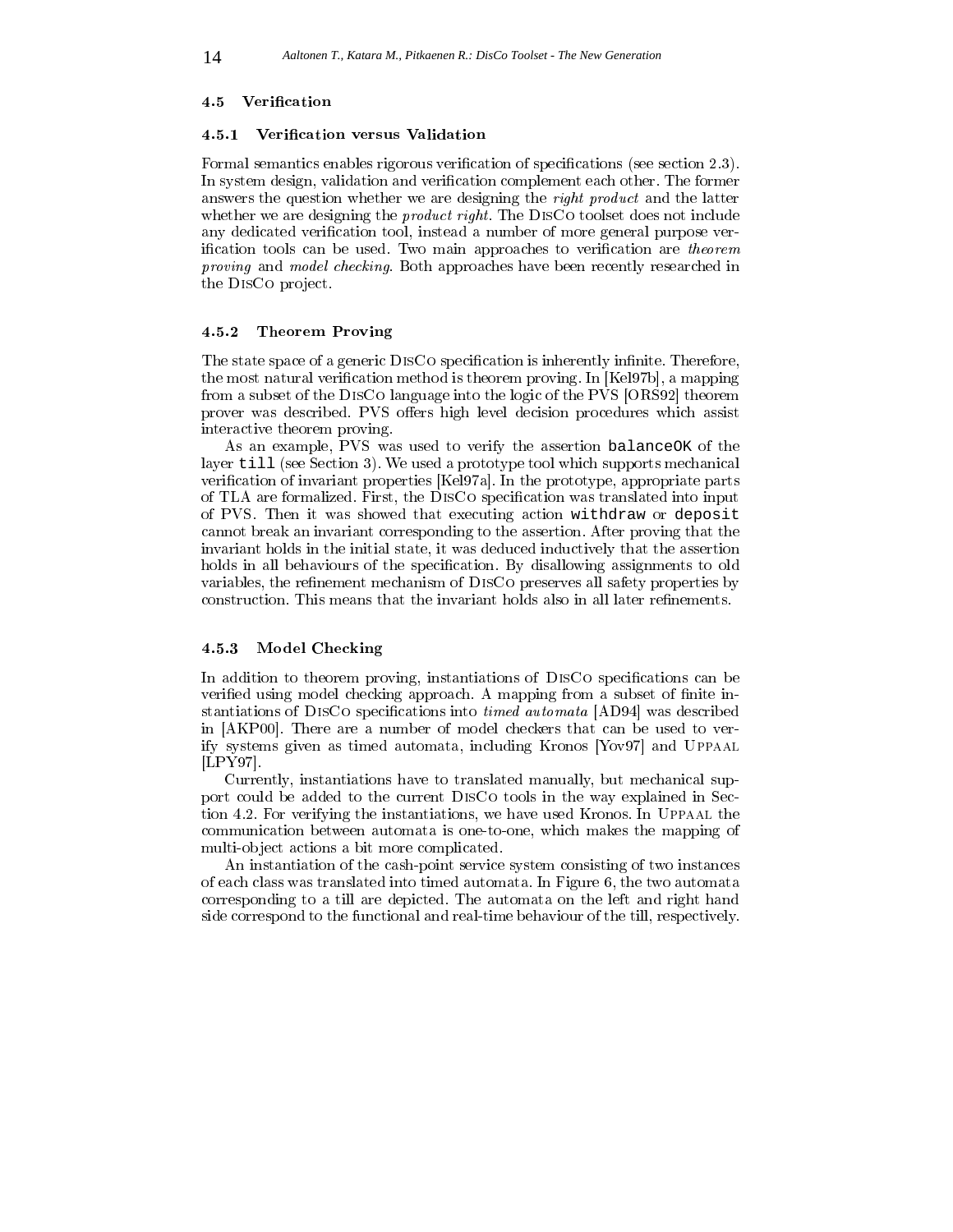

Figure 6: Timed automata corresponding to a till.

Non-Zenoness, or that time can proceed beyond any bound (see Section 2.4), can be verified by verifying the  $TctL$  property [Yov97, HNSY94]

$$
init \Rightarrow \forall \Box (\exists \Diamond_{=1} true)
$$
.

Intuitively the property means that it is always possible for time to proceed by one unit. If Non-Zenoness does not hold it might be that some safety properties only hold because time stops and nothing happens. By applying the forward analysis of Kronos, the instantiation is found to satisfy the property.

As mentioned above, model checking can only be applied to finite instantiations. However, this is not a severe restriction since almost all implementations of specifications are finite instantiations. Besides verification of real-time properties, the model checking approach enhances user-controlled mechanical theorem proving by finding counterexamples efficiently. Moreover, proposed invariants can be pre-checked for specific instantiations before attempting to prove them for the generic specification.

### <sup>5</sup> Related and Future Work

Related research can be searched in the area of animation and mapping between formalisms. In the literature, animation can refer to both graphical animation and plain simulation of specifications. However, the underlying principle, execution of the specification, is the same.

A well-known formal method B [Abr96] offers extensive tool support. For example, the B-toolkit [LH96], includes a non-graphical animation facility which allows the user to invoke B Abstract Machine operations interactively. The Btoolkit is a commercial product.

The "Tools for TLA based specifications" project of the University of Dortmund has done some work on graphical animation of  $TLA + [Lam99]$  specifications. They report having used an interpreter in combination with an animation system originally intended for animating sequential algorithms  $[MK93]$ . TLA $+$  is basically syntactic sugar for writing more structured TLA specifications, which makes this work quite closely related to ours.

A very interesting TLA+-related future work item would be to investigate the possibility of integrating TLC [YML99], a model checker for  $TLA +$  specifications, in the DisCo toolset.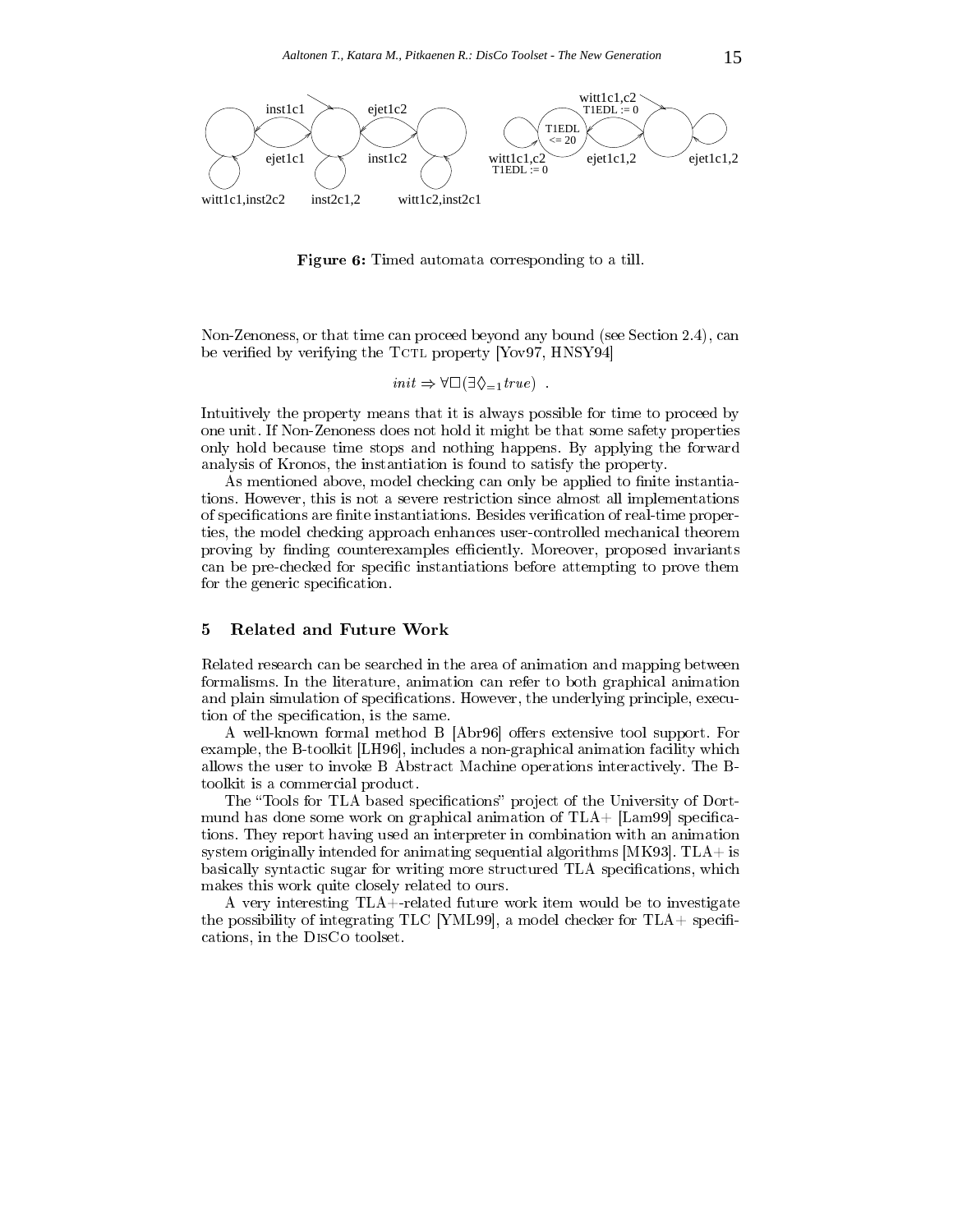#### 6 **Conclusions**

There are a number of methods intended for formal specification, validation and verification of hardware/software systems. There are also tools, both academic and commercial, available to support some of the methods, mainly those that are trying get industrial attention. The diversity of applications entails that no single method or tool will ever overcome the others. DisCo focuses on reactive and distributed systems. In practice almost all safety critical systems are reactive, moreover, many of those have to meet some real-time requirements.

So far, the success stories of formal methods are mainly in the area of hard ware verification. Formalisms and tools that are easily adopted in an industrial design process have advantage in the industrial setting. It is desirable that these methods will also pave the way for other methods trying to import new ways of thinking to the whole design process.

The main strengths of DisCo are the ability to capture collective behaviour at a high level of abstraction, stepwise refinement towards implementation, and behavioural structuring of specifications using logical layering. Furthermore, animation at the early stages of development has been commended. The new DisCo toolset will enable conducting industrial size case studies which are needed to evaluate real applicability of any method.

The new generation of the toolset includes COMPILER, ANIMATOR and SCEnario Tool. It has an extensible architecture centered around a multi-purpose intermediate form for DISCO specifications. Portability has been ensured by the use of standard  $C++$  and Java as the implementation technologies. Furthermore, usability has been emphasized in the design of the user interface. The toolset consists of about 40,000 LOC  $C++$  (COMPILER) and 80,000 LOC Java (Animator and Scenario Tool) and is still under development. Additional tools have been planned to assist in verification and code generation.

#### Acknowledgements

Altogether around ten people have contributed to the development of the toolset during a period of three years. The authors would like to thank all the people in volved in the development and especially Joni Helin for his work on Animator, and Tero Jokela, Tero Jussila, Tero Kivimäki and Mikko Vainikainen for developing DST. Funding from Tekes (National Technology Agency), Nokia Research Center and Space Systems Finland is gratefully acknowledged.

Pertti Kellomäki provided valuable help by proving the invariant using PVS, and Tommi Mikkonen by reading a manuscript of this paper carefully.

## References

- [Abr96] J.-R. Abrial. The B-Book: Assigning Programs to Meanings. Cambridge University Press, 1996. University Press, 1996.
- [AD94] Ra jeev Alur and David L. Dill. A theory of timed automata. Theoretical  $Computer\, Science, 126(2):183-235, April 1994.$
- [AKP00] Timo Aaltonen, Mika Katara, and Risto Pitkänen. Verifying real-time joint action specifications using timed automata. In Yulin Feng, David Notkin, and Marie-Claude Gaudel, editors, 16th World Computer Congress 2000,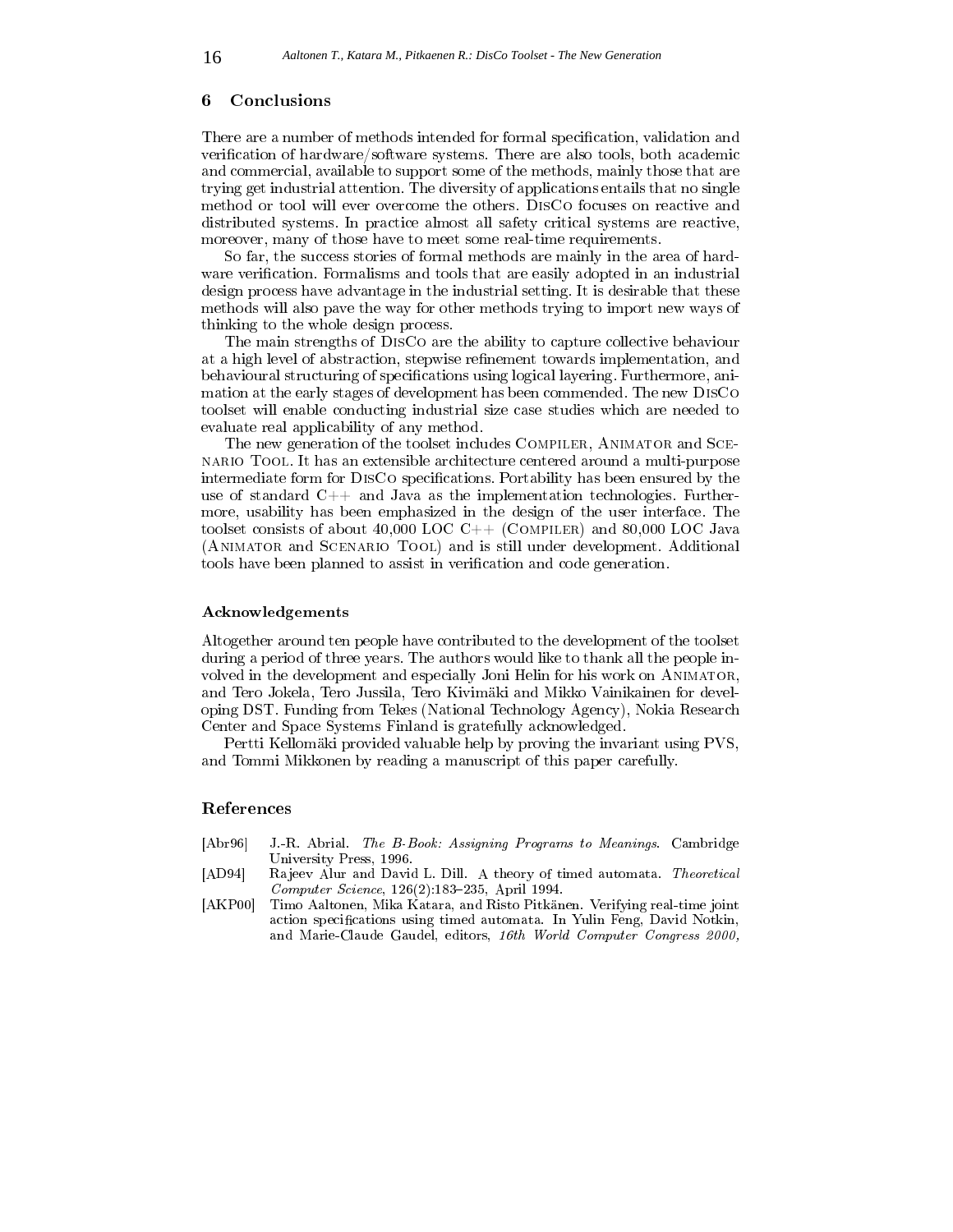Proceedings of Conference on Software: Theory and Practice, pages 516-525, Beijing, China, August 2000. IFIP, Publishing House of Electronic Industry and International Federation for Information Processing.

- [AL94] Martín Abadi and Leslie Lamport. An old-fashioned recipe for real time. ACM Transactions on Programming Languages and Systems, 16(5):1543 1571, September 1994.
- [BKS88] R. J. R. Back and R. Kurki-Suonio. Distributed cooperation with action systems. ACM Transactions on Programming Languages and Systems,  $10(4):513-554$ , October 1988.
- [BKS89] R. J. R. Back and R. Kurki-Suonio. Decentralization of process nets with centralized control. Distributed Computing, 3:73-87, 1989.
- [dis99] The DisCo project WWW page. At URL http://disco.cs.tut.fi, 1999.
- [HNSY94] T. A. Henzinger, X. Nicollin, J. Sifakis, and S. Yovine. Symbolic model checking for real-time systems. Information and Computation, 111(2):193 244, 1994.
- [JKSSS90] H.-M. Järvinen, R. Kurki-Suonio, M. Sakkinen, and K. Systä. Objectoriented specification of reactive systems. In *Proceedings of the 12th Inter*national Conference on Software Engineering, pages 63-71. IEEE Computer Society Press, 1990.
- [Kel97a] Pertti Kellomäki. Mechanical Verification of Invariant Properties of DisCo Specifications. PhD thesis, Tampere University of Technology, 1997.
- [Kel97b] Pertti Kellomäki. Verification of reactive systems using DisCo and PVS. In John Fitzgerald, Cliff B. Jones, and Peter Lucas, editors, FME'97: Industrial Applications and Strengthened Foundations of Formal Methods, number 1313 in Lecture Notes in Computer Science, pages 589-604. Springer-Verlag, 1997
- [KSK99] Reino Kurki-Suonio and Mika Katara. Logical layers in specifications with distributed objects and real time. Computer Systems Science  $\mathcal{B}$  Engineer $ing, 14(4):217-226, July 1999.$
- [KSM98] Reino Kurki-Suonio and Tommi Mikkonen. Liberating ob ject-oriented modeling from programming-level abstractions. In J. Bosch and S. Mitchell, editors, Object-Oriented Technology, ECOOP'97 Workshop Reader, number 1357 in Lecture Notes in Computer Science, pages 195-199. Springer-Verlag, 1998.
- [KSM99] Reino Kurki-Suonio and Tommi Mikkonen. Harnessing the power of interaction. In H. Jaakkola, H. Kangassalo, and E. Kawaguchi, editors, Information Modelling and Knowledge Bases  $X$ , pages 1-11. IOS Press, 1999.
- [Lam94] Leslie Lamport. The temporal logic of actions. ACM Transactions on Pro gramming Languages and Systems,  $16(3):872-923$ , 1994.
- [Lam99] Leslie Lamport. Specifying concurrent systems with TLA+. In Manfred Broy and Ralf Steinbrüggen, editors, Calculational System Design, pages 183247. IOS Press, 1999.
- [LH96] Kevin Lano and Howard Haughton. Specification in B: an Introduction using the B Toolkit. Imperial College Press, London, 1996.
- [LPY97] Kim G. Larsen, Paul Pettersson, and Wang Yi. UPPAAL in a nutshell. International Journal on Software Tools for Technology Transfer,  $1(1+2):134-$ 152, 1997.
- [Mai00] Tom Maibaum. Mathematical foundations of software engineering: a roadmap. In Future of Software Engineering, pages 163-172, Limerick, Ireland, 2000. ACM.
- [MK93] A. Mester and H. Krumm. Animation von TLA spezikationen. Beitrag zum 3. Fachgespräch der GI/ITG-Fachgruppe 'Formale Beschreibungstechniken für verteilte Systeme', München, June 1993. German abstract